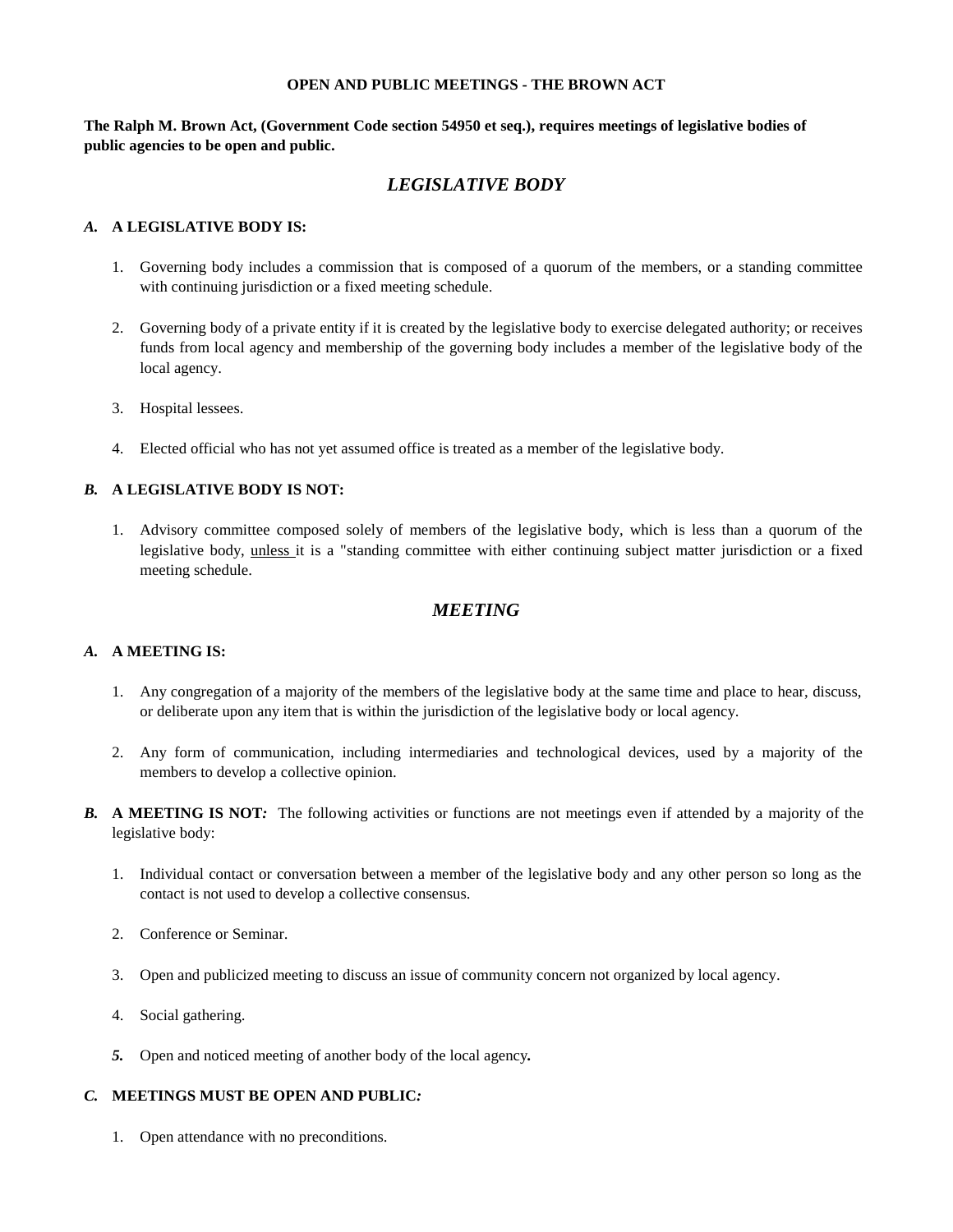- 2. Meeting place must be accessible to all and may not discriminate.
- 3. Video teleconferencing (audio and visual) by all members and public for receipt of public comment or testimony and deliberations of legislative body.
	- a. Agenda must be posted at all video teleconference locations.
	- b. Agency may adopt regulations to safeguard statutory and constitutional rights of participants.
- 4. Tape recording of meeting must be permitted and agency's recording must be kept for 30 days.
- 5. Secret ballots, whether preliminary or final, are prohibited.

## *TYPES OF MEETINGS*

- *A.* **REGULAR MEETING:** Time and place set by ordinance, resolution, bylaws or other rule required for conduct of business by legislative body.
	- 1. Location: Except under specified circumstances, must be held within boundaries of agency's jurisdiction.
	- 2. Agenda must be posted 72 hours prior to regular meeting.
- *B.* **SPECIAL MEETING:** Called by presiding officer or majority of legislative body. Only business described in notice shall be discussed or transacted.
	- 1. Notice of time and place of special meeting must be:
		- a. Posted in freely accessible location 24 hours prior to meeting, and
		- b. Delivered personally or by mail and received 24 hours prior to meeting by each member of legislative body and each local newspaper of general circulation, radio or television requesting notice in writing. Notice may be waiver.
- *C.* **EMERGENCY MEETING:** A majority of legislative body must make determination that emergency exists that is either a work stoppage, activity which severely impairs public health and/or safety, or a crippling disaster which severely impacts public health and/or safety.
	- 1. Notice:
		- a. Each newspaper, radio or television station that has requested notice of special meetings shall be notified by telephone by presiding officer (or designee) one hour before meeting.
		- b. If telephone service is not functioning, notice is waived and legislative body must notify media of meeting and action taken as soon as possible.
	- 2. Minutes of meeting shall include a list of all persons notified or attempted to be notified, roll call vote and any action taken at meeting must be posted for 10 days in public place as soon as possible.
- *D.* **ADJOURNED MEETING AND CONTINUED HEARING:** Any regular or special meeting (or adjourned regular or special meeting) or hearing may be adjourned to a time and place specified in an order of adjournment or continuance.
	- 1. Notice:
		- a. Posted near door at place of adjourned meeting within 24 hours of adjournment.
		- b. New agenda must be prepared if subsequent meeting is more than five days from original meeting.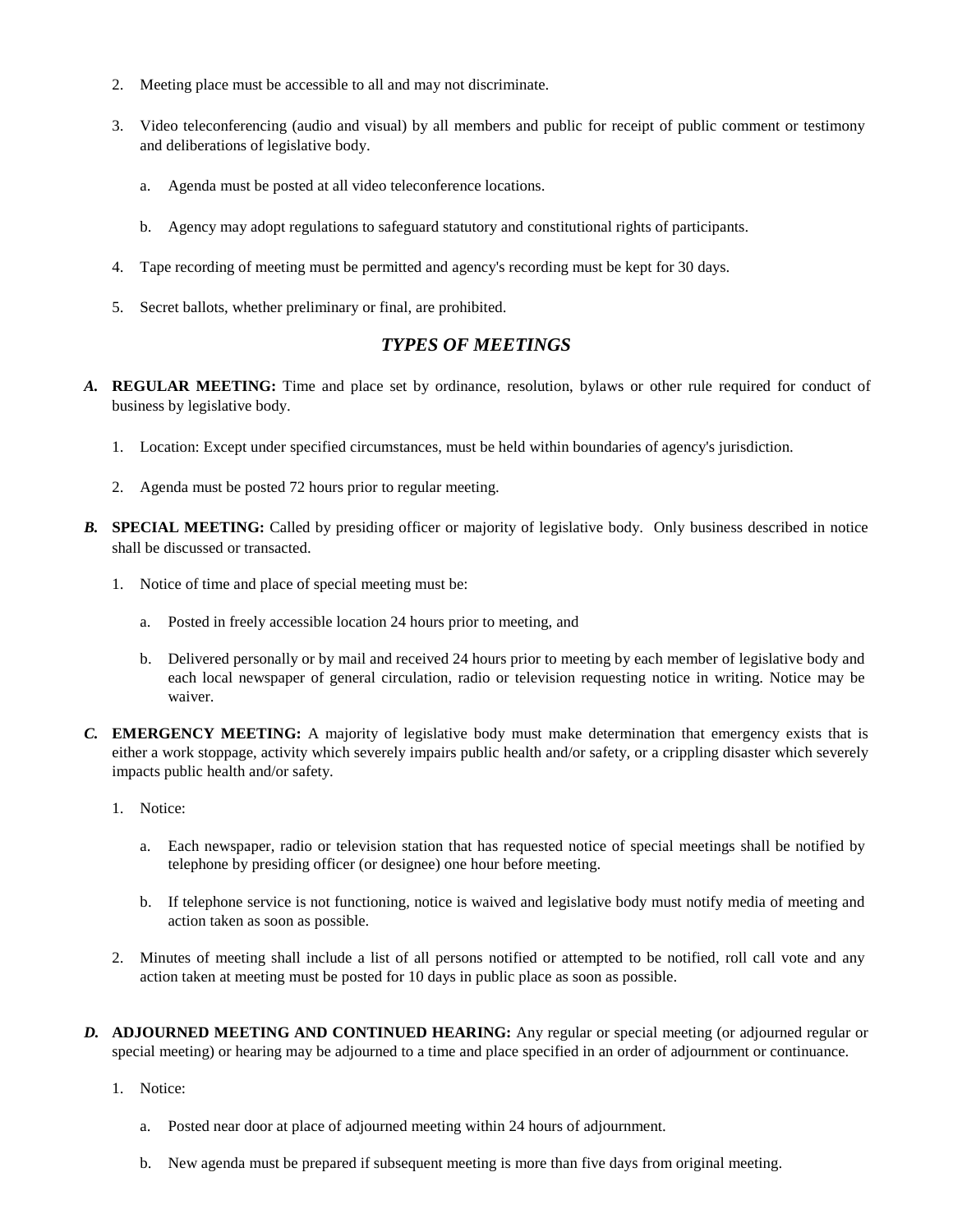c. Notice of continuance is given in same manner as adjourned meeting, unless continued to time less than 24 hours after order of continuance in which case notice must be posted immediately following order of continuance.

## *E.* **ADJOURNMENT IN CASE OF LESS THAN A QUORUM:**

- 1. Adjournment maybe ordered if less than quorum of members is present.
- 2. If no members are present, clerk shall declare meeting adjourned to a stated time and place.
- 3. Notice must be posted near door of meeting room within 24 hours of adjournment.

# *AGENDA REQUIREMENTS*

## *A.* **REQUIREMENTS:**

- 1. Agenda must specify time and location of meeting and a brief general description of each item of business to be transacted or discussed (20 words generally). Except as provided below, no action or discussion may occur with respect to any item not on the agenda.
- 2. Closed session business must be on agenda.
- 3. Posted in freely accessible place.
- 4. Notice or agenda for special meeting must include opportunity for public comment on item to be discussed.

### *B.* **& EXCEPTIONS TO AGENDA REQUIREMENTS:**

- 1. Non-agendized responses permitted:
	- a. Brief responses to public comments and questions.
	- b. Questions for clarification; announcements and reports.
	- c. Reference to staff or others for factual background.
	- d. Requests for staff to report back on an issue at a later date.
	- e. Requests to agendize a matter for a later meeting.
- 2. Consideration of non-agendized items permitted:
	- a. Emergency: Majority vote to determine that emergency exists. Definition of emergency is same as for emergency meeting.
	- b. Need for immediate action: Legislative body by two-thirds vote must find that there is a need to take immediate action, and the need for action came to attention of agency after agenda posting.
	- c. Item was on an agenda and continued from a meeting held not more than 5 days prior to the new meeting.

# *CLOSED SESSION*

- *A.* **CLOSED SESSION:** Meetings conducted in private without public or press are permitted for specific statutory reasons and only at general or special meetings.
	- 1. Requirements: